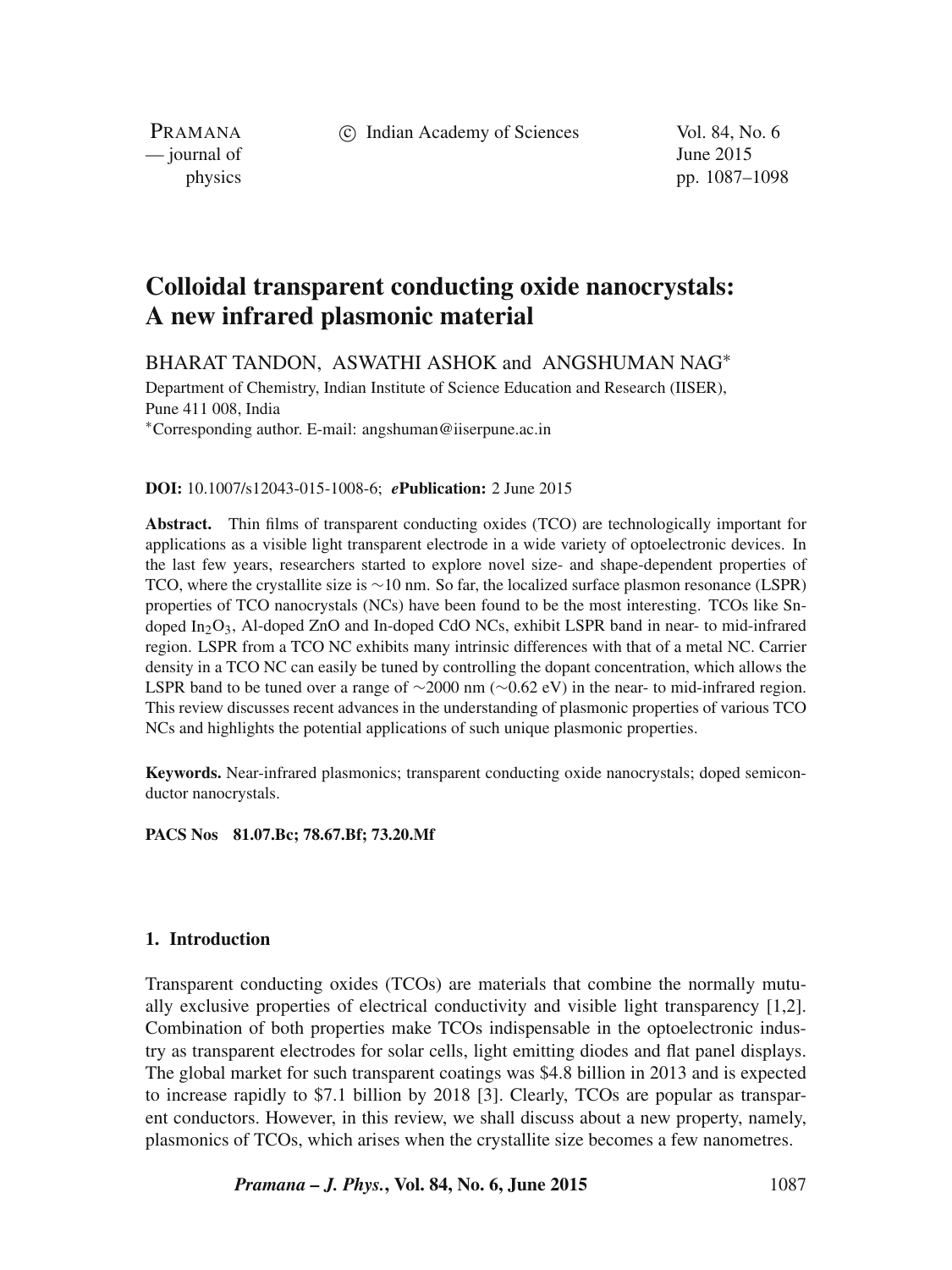Localized surface plasmon resonance (LSPR) from different metal nanocrystals (NCs) has been studied in depth for more than two decades now [4–6]. More recently, LSPR has also been obtained from doped semiconductor NCs. For example, both Sn-doped In<sub>2</sub>O<sub>3</sub> (ITO) [7] and non-stoichiometric Cu<sub>2−x</sub>S NCs [8] show strong LSPR bands. In all the cases, LSPR band arises from free charge carriers. If heavy doping (or vacancies) can provide enough free electrons (holes) in conduction (valance) band of the host, then LSPR appears. Bulk TCOs, such as ITO, exhibit metallic charge transport because of high concentration of free electrons in the conduction band. This aspect of TCOs has encouraged researchers to prepare tiny NCs of TCOs, such that the high free electron density can give rise to LSPR. Expectedly, LSPR obtained from such TCO NCs exhibits many intrinsic differences with that of metal NCs.

Schematic inserted in figure 1a shows free electron oscillation from a TCO NC, which is similar to that of a metal NC. However, the LSPR from TCO exhibits the following features which are distinctly different from that of metal NCs: (i) Free electron density can be tuned by tuning the dopant concentration in TCO which gives a LSPR band tunable from near-infrared (NIR) to mid-IR (∼1300 to 4000 nm) range but such tuning of carrier density is not possible for metal NCs [9]. (ii) Excited states of TCO NCs have both bound excitons and free electrons, which is not the case for metal NCs. For example, figure 1a shows that the undoped  $In_2O_3$  NCs exhibit sharp excitonic feature at around 4.1 eV. However, after doping with  $\text{Sn}^{4+}$ , 10% Sn-doped In<sub>2</sub>O<sub>3</sub> NCs do not show excitonic feature because the free electrons generated after Sn doping screen the Coulomb interaction between the bound electron–hole pair (exciton) [10]. There are scopes to explore interactions between free electrons and weak transient excitons in TCO NCs. (iii) TCO can be codoped also, such as in Fe–Sn codoped  $In_2O_3$  NCs, where free electrons from  $Sn^{4+}$  interacts with magnetic spins from  $Fe^{3+}$ , manifesting interesting magnetoelectric and magneto-optic properties, but such interactions are not possible in metal NCs [11].



**Figure 1.** (**a**) Comparison of UV−visible−NIR absorption spectra of 10% Sn-doped and undoped  $In_2O_3$  NCs showing LSPR band in the NIR region and increase in band gap along with bleaching of exciton feature in the UV region for doped NCs. Schematic shows free carrier oscillation responsible for LSPR band in 10% Sn-doped In2O3 (ITO) NCs. (**b**) UV−visible−NIR absorption spectra of Sn-doped In2O3 NCs showing the effect of dopant concentration on the LSPR band (reprinted with permission from ref. [10]).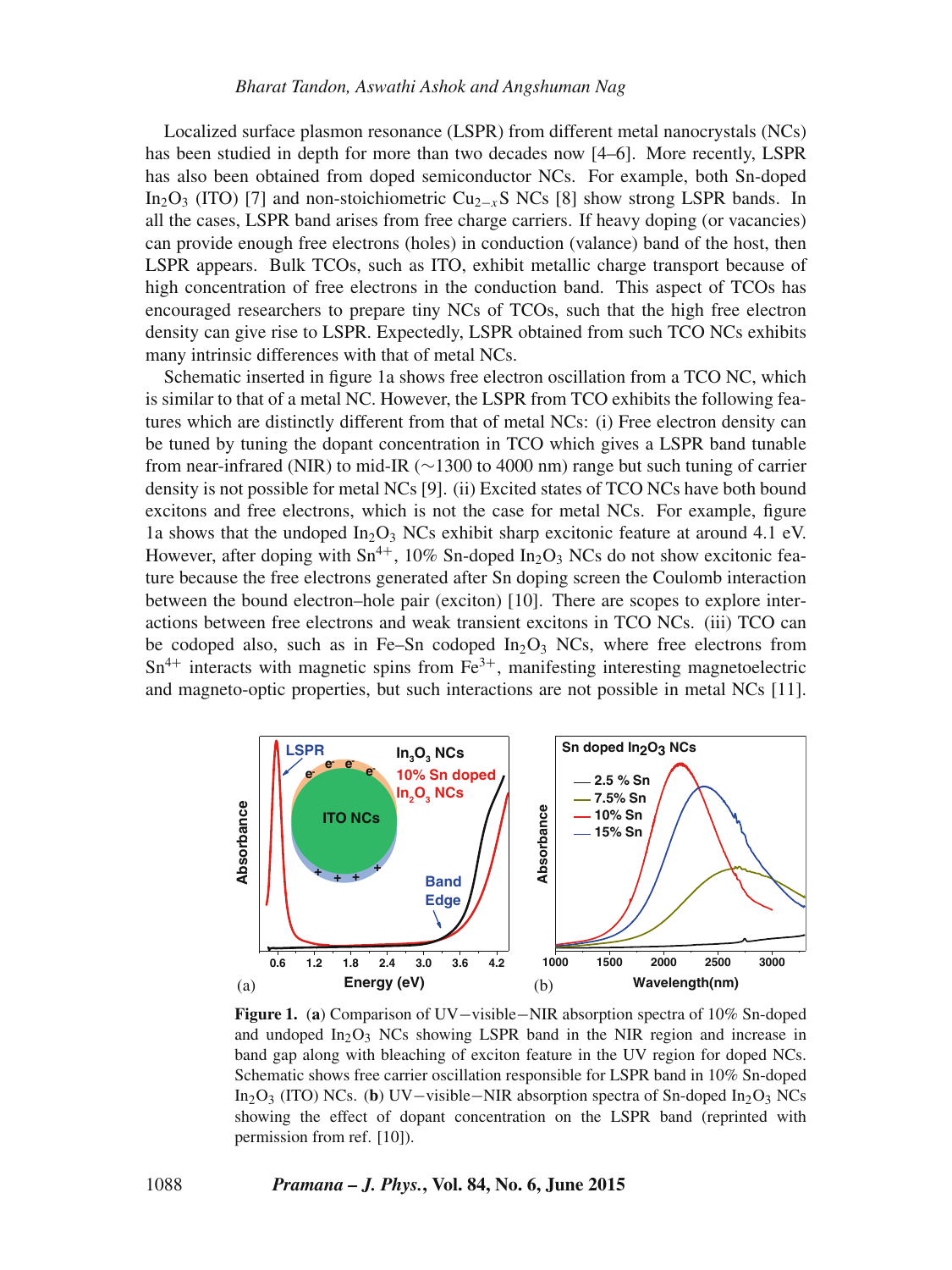(iv) TCO NCs are visible light-transparent, whereas metal NCs typically show strong LSPR band in the visible region. The NIR and mid-IR LSPR from TCO NCs can complement visible LSPR from metal NCs for applications in different spectral ranges.

There are three recent reviews on LSPR from doped semiconductor NCs [12–14]. The present review mainly highlights unique features of LSPR from TCO NCs and their applications, which were not discussed in previous review articles. This review will further be divided into three subsections: (a) correlation between free electron density and LSPR band in ITO NCs, (b) various TCO NCs exhibiting LSPR band and (c) applications.

### **2. Correlation between free electron density and LSPR band in ITO NCs**

ITO being one of the most famous TCO in bulk and thin film, has also found dominance in NC research among other TCO NCs. Origin of LSPR band has been investigated in more detail for ITO NCs compared to other TCO NCs.

### 2.1 *Drude model and LSPR band*

The basic assumption of classical Drude model includes a metal to be formed completely of ions from which some electrons have been detached. These electrons behave as a 'free electron gas' and being an ideal gas are completely free of any long-range electron– electron or electron–ion interaction. The various electrical and thermal properties of a metal are attributed as a direct consequence of the collective behaviour of these free electrons [15]. The collective oscillations of these so-called 'free electrons' upon irradiation of an electromagnetic radiation of suitable frequency give rise to a LSPR band. LSPR frequency depends by a small factor on shape, size and local medium and is primarily governed by change in carrier density of the material [16,17]. LSPR frequency increases with increasing carrier density. Using classical Drude model, LSPR frequency is determined by the relation:

$$
\omega_{\rm sp} = \sqrt{\frac{N_{\rm c}e^2}{(\varepsilon_{\infty} + \varepsilon_{\rm m})\,\varepsilon_{0}m_{\rm c}}} - \gamma^2,\tag{1}
$$

where  $\omega_{\rm sp}$  is the LSPR frequency,  $N_c$  is the free carrier density, e represents the electronic charge,  $\varepsilon_0$  is the absolute permittivity of air/vacuum,  $\varepsilon_m$  is the dielectric constant of the medium,  $\varepsilon_{\infty}$  is the dielectric constant at high frequency when all the polarization mechanisms die out,  $m_c$  is the effective mass of the carrier and  $\gamma$  is the bulk collision frequency which can also be determined by measuring the linewidth in the LSPR spectrum [18]. This relation ignores any contribution from interband transitions. However, if there is any overlap between the interband transition and LSPR energy, coupling is expected between the two transitions and dielectric response is affected in that case which is taken care of by adding an extra term to the expression.

Metal NCs like Ag and Au having high free electron densities ( $10^{22}$ – $10^{23}$  cm<sup>-3</sup>) exhibit LSPR in the visible region [17], but degenerately-doped semiconductor NCs with lower free electron densities  $(10^{20} - 10^{21} \text{ cm}^{-3})$  exhibit LSPR in NIR to mid-IR region [19]. The tail of NIR LSPR from doped semiconductor NCs also extends to the red region of the electromagnetic spectrum. Therefore, TCO NCs exhibit the complementary blue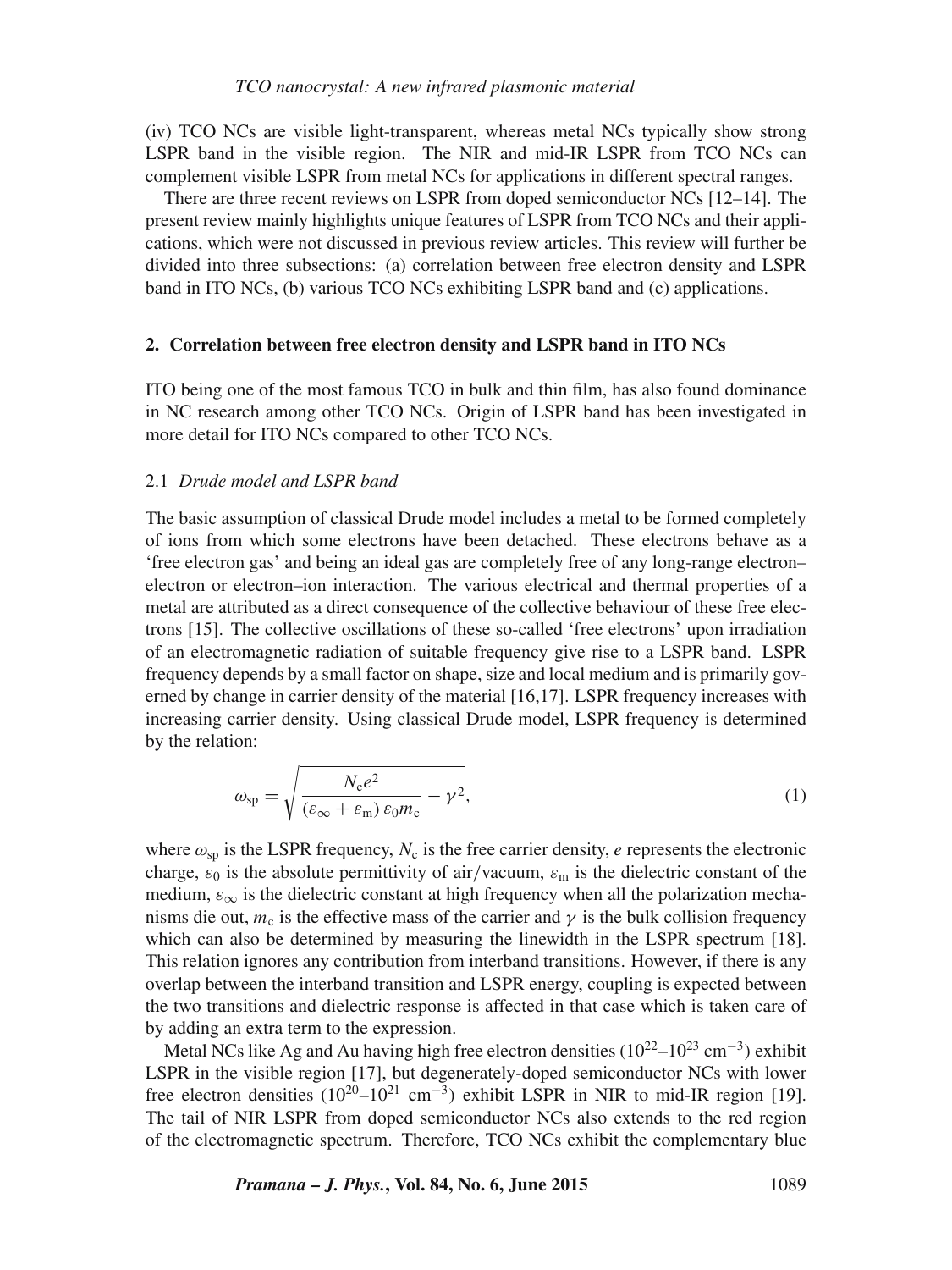colour. Though Drude model was originally formulated for metals [18], its application was extended to doped semiconductor nanocrystals as well. Though it can explain the free charge carrier densities in the case of larger NCs (where size is much greater than the De Broglie wavelength of the carrier), it cannot quite explain the behaviour of the smaller NCs quantitatively, particularly due to two reasons; (i) scattering of charge carriers by the nanocrystal surface and (ii) carrier localization in the case of NCs having diameters less than the Bohr-exciton radius as reported by Gamelin *et al* [20]. The deviation from Drude model was attributed to the presence of quantum plasmons that were partially localized [21] and quantitative description of semiconductor NCs thus requires the inclusion of quantum mechanical treatment too which was provided by the Lorentz oscillator model [20].

If the resistivity  $(\rho)$  of the material is known, then the carrier density obtained by Drude model can also be used to calculate the mobility  $(\mu)$  of carriers using eq. (2) [22].

$$
\mu = \frac{1}{N\rho e}.\tag{2}
$$

Figure 1b shows the NIR absorption spectra of Sn-doped In<sub>2</sub>O<sub>3</sub> NCs with varying Sn content and exhibiting cubic bixbyite structure. The LSPR resonance wavelength shifts to lower values with an increase in absorbance as the Sn concentration increases from 2.5 to 10%, because of the increase in free electron concentration with doping concentration as predicted by the Drude model. However, further increase in dopant concentration up to 15%, shifts the LSPR band towards longer wavelengths because of the electron trapping by the dopant ions [19] discussed in the following subsection.

#### 2.2 *Mechanism of generation of free electrons in ITO NCs*

Transmission electron microscopy (TEM) image in figure 2a shows the size of ITO NCs is 6.5 nm. Figure 2b shows NIR absorption spectrum of  $10\%$  Sn-doped In<sub>2</sub>O<sub>3</sub> NCs at different reaction times. It is observed that the LSPR band appears only after the reaction has proceeded for 60 min in an inert atmosphere as shown in figure 2b. As the reaction time increases, both the LSPR peak absorbance and peak energy increases (wavelength decreases). As mentioned earlier, intensity and position of a LSPR peak depend upon the shape, size, dielectric constant of a medium and number of free charge carriers. One might speculate about which of these factors is affecting the position of LSPR. TEM results show similar size of NCs after 60 min and 3 h of reaction but with a very different LSPR band. Also, doping in small concentrations does not change the dielectric constant of the local medium by a significant amount. Therefore, the change in LSPR with reaction time is due to the change in electron density, which depends upon doping of  $Sn^{4+}$ ions. However, elemental analysis (EDAX and ICP-OES) showed similar Sn content for both NCs obtained after 60 min and 3 h of reaction time. It is to be noted that such elemental analysis cannot distinguish between Sn on the surface and in lattice of the NC, but the spectral width of LSPR band can suggest about the location of dopant ions. It was recently shown that LSPR spectrum is narrower when  $Sn^{4+}$  is on the surface of  $In_2O_3$ NC, compared to  $\text{Sn}^{4+}$  doped into the core lattice [23]. Figure 2b (also when x-axis is plotted in the unit eV) does not show any broadening of LSPR bandwith reaction time and therefore the possibility of slow diffusion of dopant ions from the surface to the core of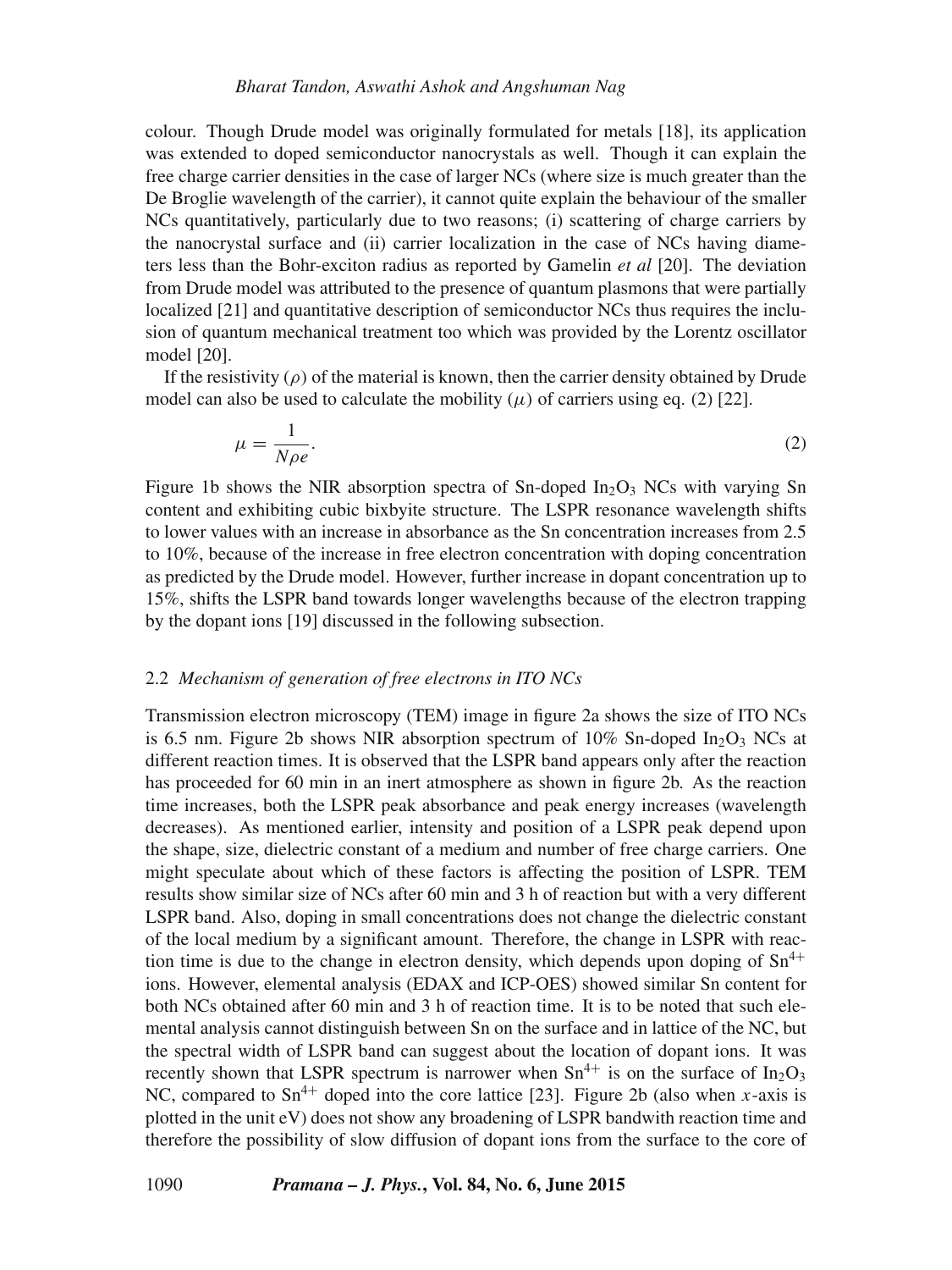NC with reaction time, thereby, exhibiting LSPR at a longer reaction time can be ignored. Then, the reasons for a slow release of free electrons with reaction time, thus exhibiting LSPR band after a longer reaction time, need to be found.

In bulk Sn-doped  $In_2O_3$ , one oxygen vacancy leads to the generation of two electrons following the equation given by De Wit [24–27]

$$
O_O^x \leftrightarrow 2e' + V_O + \frac{1}{2}O_2,\tag{3}
$$

where the subscript refers to the site name, superscript refers to the charge on the defect site  $(x$  for neutral,  $(')$  refers to a negative charge on the defect site and  $(')$  refers to a positive charge on the defect) according to Kröger-Vink notation [28]. For example,  $O_0^x$ refers to an oxygen atom present on an oxygen site with a neutral charge on the defect site.

On the other hand, according to Frank and Köstlin model for ITO [29], at low doping levels, each Sn<sup>4+</sup> contributes an  $e^-$  to the conduction band of In<sub>2</sub>O<sub>3</sub> following eq. (4)

$$
(\mathcal{O}_i'' 2\mathcal{S} \mathbf{n}_{\text{In}}^{\cdot})^x \leftrightarrow 2\mathcal{S} \mathbf{n}_{\text{In}}^{\cdot} + 2e' + \frac{1}{2} \mathcal{O}_2,\tag{4}
$$

where  $Sn_{In}$  represents a  $Sn^{4+}$  substituting a  $In^{3+}$  site leaving a positive charge on the defect site and  $O_i^{\prime\prime}$  represents an oxygen atom present at an interstitial position leaving a −2 charge at the defect site. Each interstitial oxygen is found to be associated with two  $Sn^{4+}$  ions forming a reducible cluster giving two  $e^-$  on reduction following eq. (4). At higher levels of doping, formation of irreducible clusters and aggregated clusters having three or four Sn associated with each interstitial oxygen has been formulated. These aggregated/non-reducible clusters reduce the effective free carrier concentration per Sn dopant [29,30].

Is it the same reaction represented by eq. (4) which is responsible for a slow release of free electron in ITO NCs and therefore exhibiting LSPR band at a longer a reaction time? To verify this aspect, ITO NCs were prepared at different oxygen partial pressures and the corresponding LSPR behaviour is shown in figure 2c. When the reaction was carried out in air, no LSPR peak was observed even after 3 h of the reaction. LSPR peak appeared after 60 min of the reaction when carried out in nitrogen, and the LSPR peak appeared just after 45 min of the reaction when the reaction was carried under a reducing gas mixture (90% N<sub>2</sub>+ 10% H<sub>2</sub>). The colour (inset to figure 2b) of the NC solution after 3 h was blue for NCs prepared under  $N_2$  or under the reducing gas mixture because the tail of NIR LSPR absorption is extended up to the red region, whereas, the NCs remained colourless (inset to figure 2b) when the reaction was carried for 15 min under  $N_2$ . We note here that the blue colour signifying the NIR LSPR band is absent for NCs when the reaction was carried out in air even after 3 h. All other characterizations such as size of the NC, dopant concentration and crystal structure of ITO NCs remained unaltered for all three reaction environments, namely air,  $N_2$  and reducing gas mixture. Therefore, the drastic change in LSPR behaviour observed for reactions carried out under different oxygen partial pressure can be explained by eq. (4). Lowering oxygen partial pressure shifts the equilibrium of the reaction towards the right-hand side, therefore releasing free electrons exhibiting LSPR band. Thus, the slow release of electrons in ITO NCs is attributed to slow reduction of the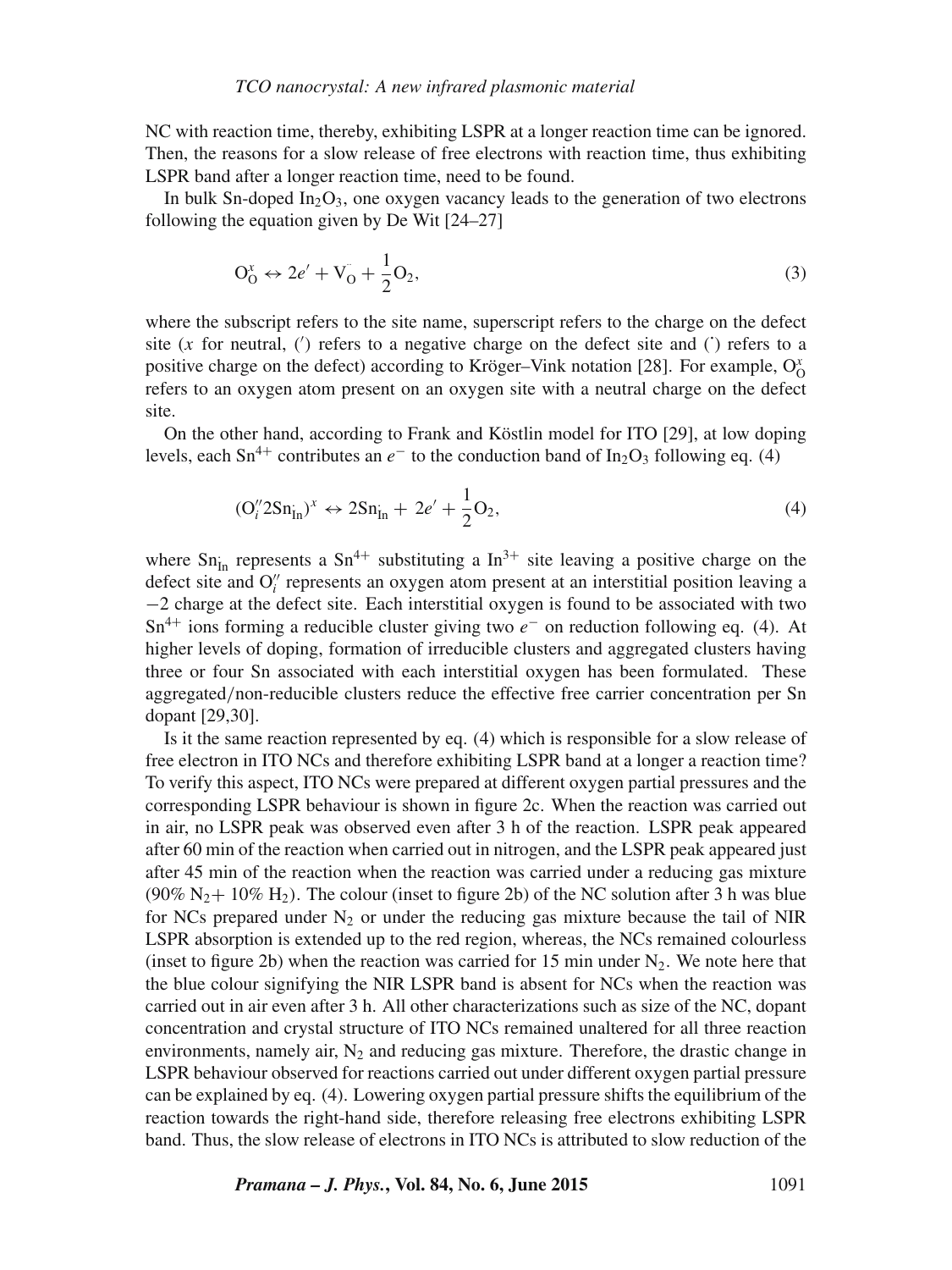

**Figure 2.** (a) TEM image of 10% Sn-doped  $In_2O_3$  NCs after 60 min of reaction in N<sub>2</sub> environment. (**b**) Absorption spectrum showing the growth of LSPR band at different time intervals for a reaction carried under  $N_2$  environment. Inset shows photographs of 10% Sn-doped In2O3 NCs dispersed in tetrachloroethylene at 15 min and 300 min respectively. (**c**) Comparison of intensity of LSPR bands at different time periods in different reaction atmospheres, namely, air and  $10\%$  H<sub>2</sub>–90% N<sub>2</sub> mixture (reprinted with permission from ref. [11]).

reducible  $(O_i'' 2Sn_{in})^x$  cluster which in the case of bulk ITO also takes a long time even at elevated temperatures [29].

We note here that the density of oxygen vacancies is limited to a small concentration, and therefore, oxygen vacancies alone cannot give rise to sufficient electron density, yielding no LSPR band from undoped  $In_2O_3$  NCs, even after preparing under a reducing environment. The choice of the dopant and the host material should be such that the dopant generates shallow electron donor states near the conduction band of the electrons. Bulk TCOs are known for having such shallow electron donor states, which is the reason behind exploring TCO NCs for LSPR.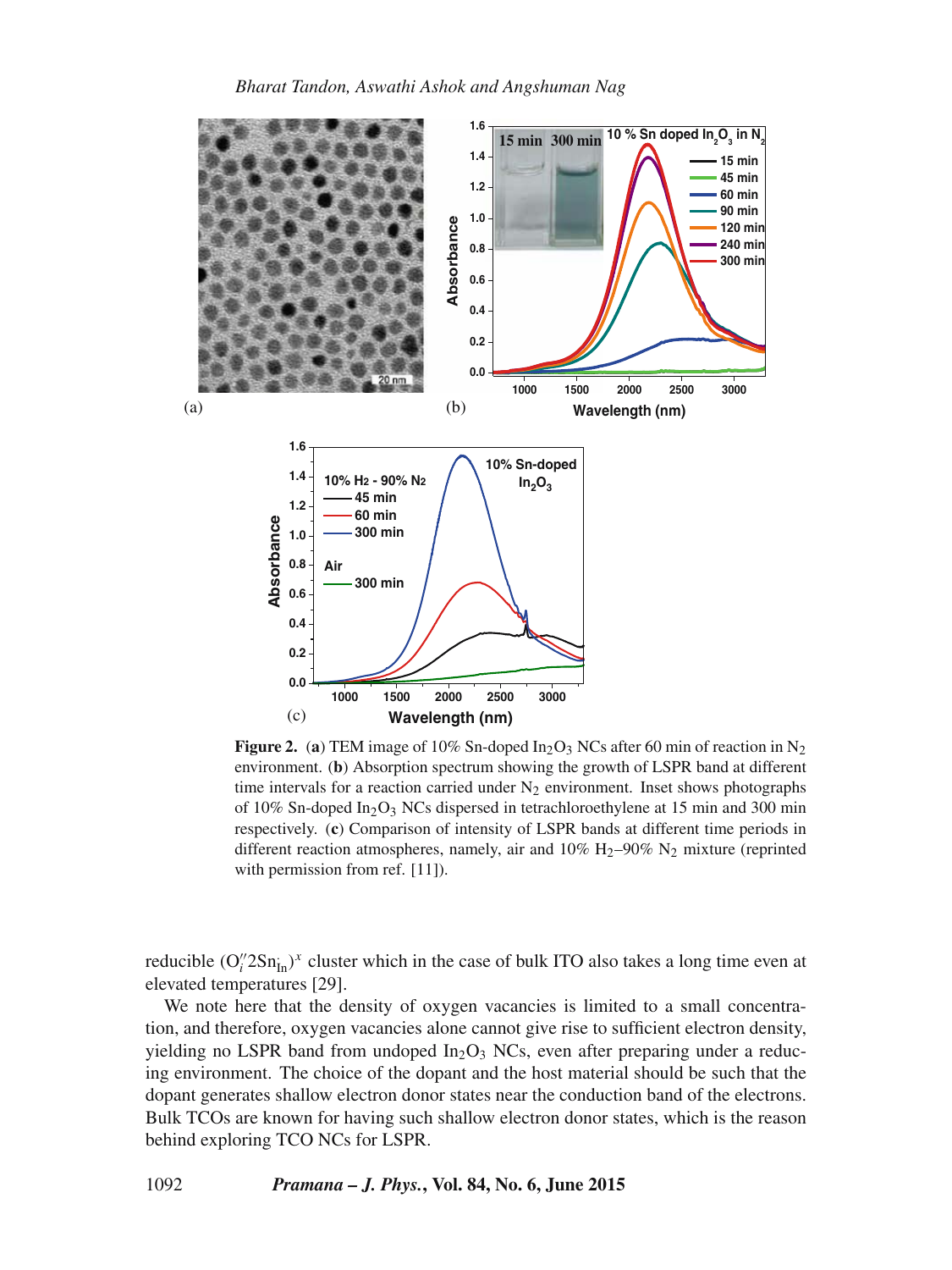### **3. Various TCO NCs exhibiting LSPR band**

Other TCO NCs, apart from ITO NC, have been explored in the last two years and different major systems showing strong LSPR bands have been discussed below.

### 3.1 *Al-Doped ZnO NCs*

Need for the development of a cheaper and less toxic TCO material led to the synthesis of doped zinc oxides (doping with In, Al, B, F, Ga) in the bulk form or as thin films [31]. ZnO having a band-gap energy of 3.3 eV is transparent in the visible region, and n-type doping with Al, Ga and In provides excess free electron concentration in the conduction band leading to electrical conductivity. Milliron *et al* reported the synthesis of Al-doped ZnO NCs, where the free electron concentration is sufficient to exhibit strong LSPR band in mid-IR region [32]. Zinc stearate and aluminium acetylacetonate were used as the precursors along with oleic acid, octadecene and hexadecanediol to prepare Al-doped ZnO NCs. Al doping is favoured in ZnO lattice due to the similar ionic radii and electronegativities of  $Al^{3+}$  and  $Zn^{2+}$ . Jasieniak *et al* recently reported a generic synthesis of Al, Ga and In-doped ZnO NCs exhibiting NIR LSPR [33].

### 3.2 *In-Doped CdO NCs*

 $In^{3+}$ -doped bulk CdO is a well-studied TCO material.  $In^{3+}$  can be doped easily in CdO because of the similar ionic radii of  $Cd^{2+}$  and  $In^{3+}$ . The first synthesis of In-doped CdO NCs was reported by Murray and coworkers [34]. Morphology of the NCs was tuned by varying capping ligand concentration and reaction temperature. These In-doped CdO NCs show strong plasmonic absorption which can be tuned from 1.8 to 3.5  $\mu$ m depending on the percentage of In doping. It is observed that the shape and size of the NC can influence the LSPR band (figure 3). In spherical ICO NCs, LSPR peak at 3296 nm is highly symmetrical while smaller octahedral NCs display broader peak at 3606 nm, and large octahedral NCs show two peaks at 2507 nm and 3898 nm.

### 3.3 *F and In-codoped CdO*

In addition to cation doping, anion doping can also increase the free electron concentration which shifts the LSPR band to higher energies [35]. Fluorine doping is done in ICO to improve the optical quality and charge-carrier mobility. Use of  $InF<sub>3</sub>$  as a precursor helps in simultaneous incorporation of In and F into the CdO lattice. Since  $F^-$  (1.33 Å) and  $O^{2-}$  (1.40 Å) have close ionic radii, and fluorine atom is more electronegative than the oxygen atom, fluorine incorporation into the lattice can readily occur. Sharp LSPR bands tunable between 1.5 and 3.3  $\mu$ m have been displayed by F and Incodoped CdO. F and In-codoped CdO NCs exhibit the highest LSPR quality factor (12.2) reported so far among all TCO NCs. The LSPR quality factor,  $Q = E/\Delta E$ , is the ratio between LSPR energy  $(E)$  and full-width at half-maximum (FWHM) of the LSPR band  $(\Delta E)$ .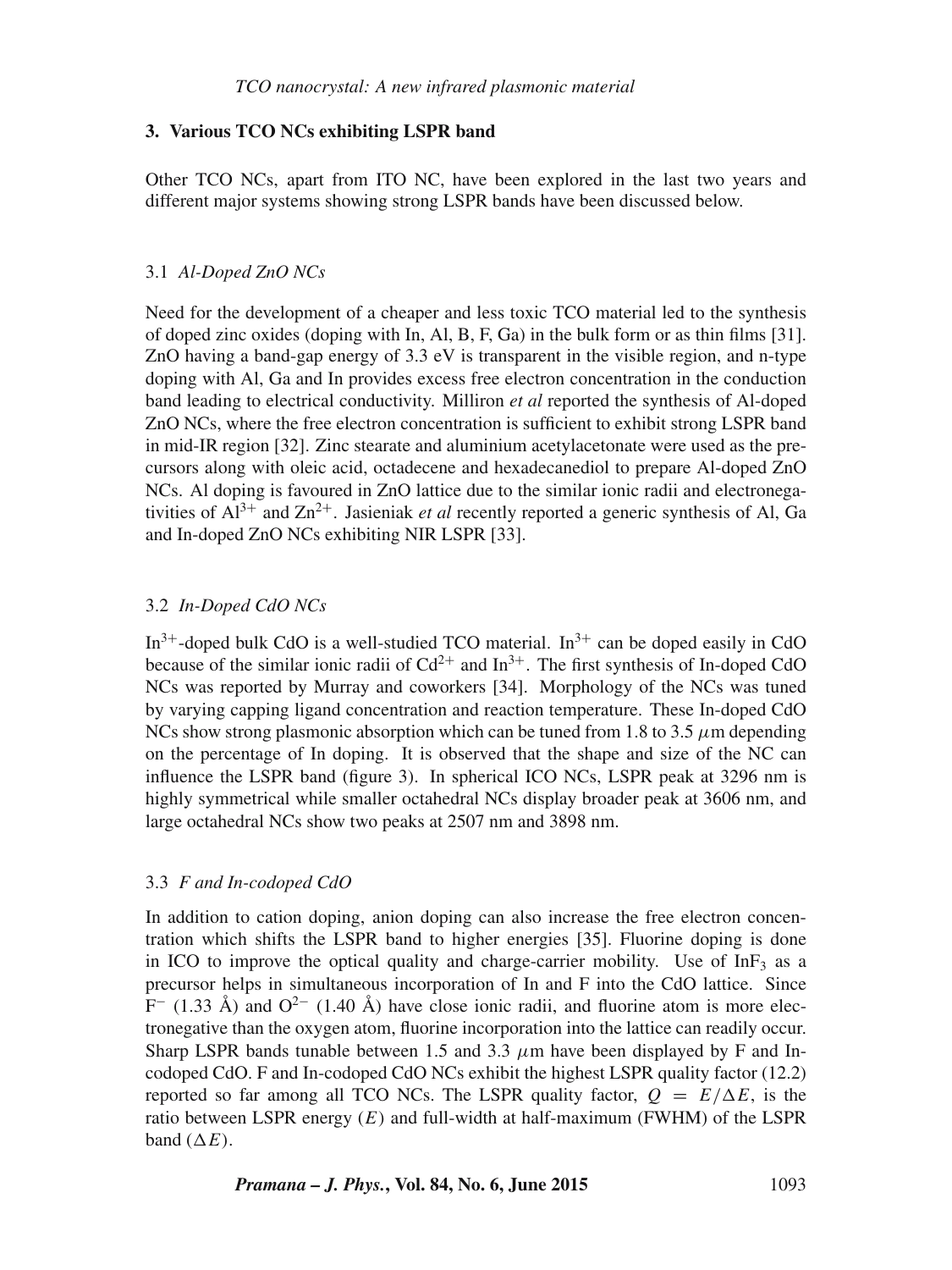

**Figure 3.** The TEM images of In-doped CdO NCs showing (**a**) spherical, (**b**) small octahedral and  $(c)$  large octahedral NCs. Scale bar  $= 50$  nm for all images. UV−visible−NIR absorption spectra of In-doped CdO NCs for (**e**) spherical, (**f**) small octahedral and (g) large octahedral NCs, dispersed in CCl<sub>4</sub> (reprinted with permission from ref. [34]).

## 3.4 *Photoexcited ZnO NCs*

LSPR peaks can arise not only from equilibrium steady-state population of the doped semiconductors, but also from photoexcited undoped semiconductors [36,37]. ZnO has been used as a model system to demonstrate that non-equilibrium carrier population can also display LSPR bands. ZnO NCs absorb photon with energy higher than or equal to band gap producing bound electron–hole pair as shown schematically in figure 4, where the electron is in the conduction band and the hole is in the valence band. The hole in the valence band can be scavenged by alcohol or hydroxyl group liberating protons in solution. These excited electrons are accumulated in the conduction band in the absence of electron scavengers like oxygen and give rise to LSPR bands in the IR region.

### **4. Applications**

Research activity in LSPR of TCO NCs has intensified in the last few years. Presently, work is mainly focussed on developing new TCO NCs and understanding their LSPR properties. LSPR from TCO has not been explored enough for different applications. Two of the several possible applications of this new variety of LSPR materials have been discussed below.

### 4.1 *Electrochemical modulation of LSPR band and electrochromic smart window*

Milliron *et al* [38] have demonstrated dynamic tuning of LSPR band of ITO NC films through a fully reversible electrochemical process. To achieve dynamic modulation,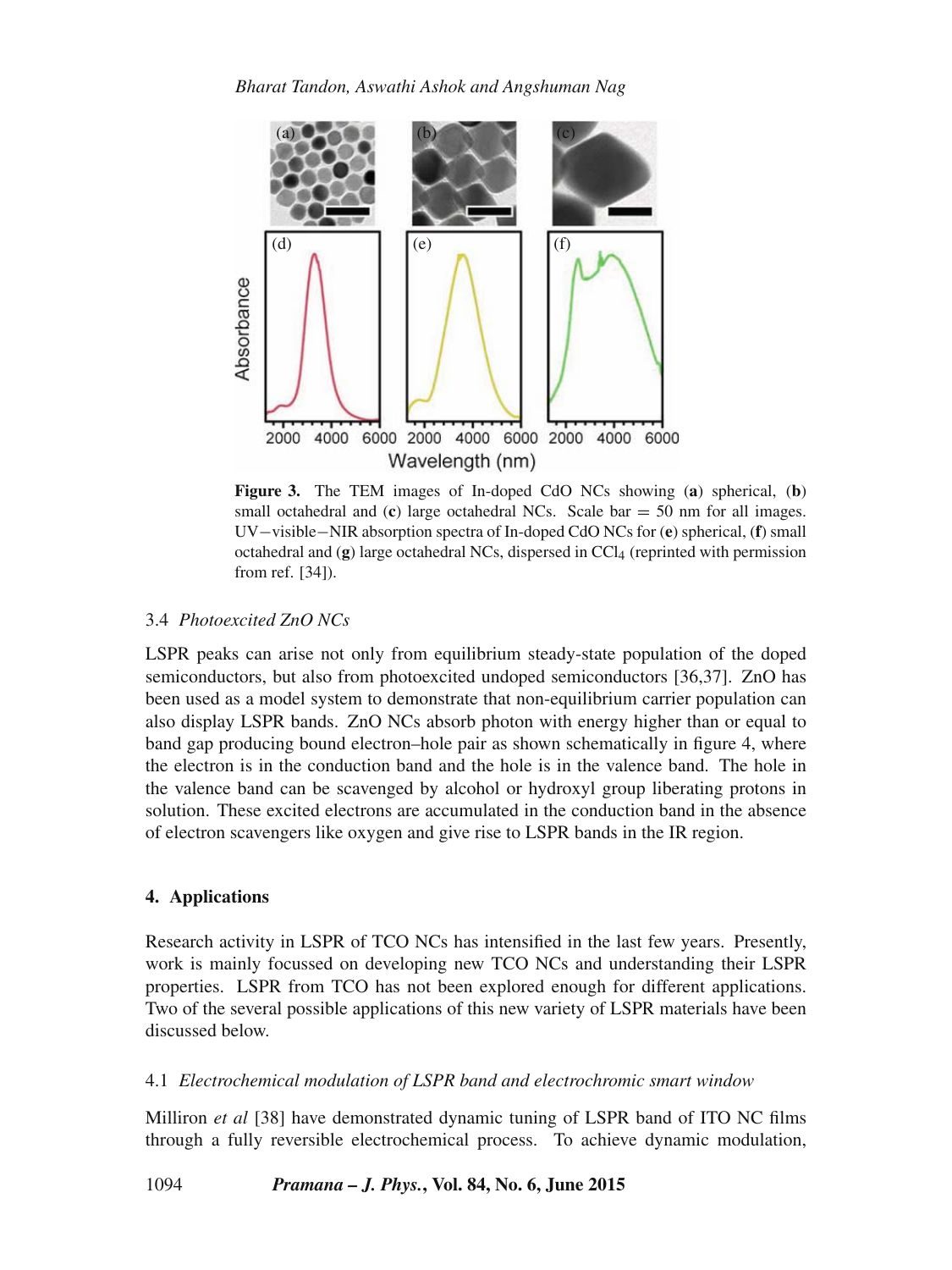

**Figure 4.** (**a**) Schematic representation of charging ZnO NCs (∼3 nm average diameter) after irridation with UV light having energy higher than the band gap of the NC. Methanol scavenges the hole followed by the accumulation of free electrons in the conduction band resulting in an infrared LSPR band. (**b**) Schematic representation of the discharge, when the excited ZnO NC is exposed to oxygen or electron scavengers. Direction of electron flow is indicated by curved arrows (reprinted with permission from ref. [36]).

∼150 nm thick films of ITO NCs with desired doping concentration were prepared. Bulky oleic acid capping ligands were exchanged with small-sized formic acid to improve electrical coupling between adjacent ITO NCs in the film [39,40]. The NC films were positioned as a working electrode in an electrochemical cell for active modulation of their LSPR as a function of applied voltage (figure 5a). The films showed an increase in both peak energy and absorbance, as a negative bias voltage was applied because of the increase in free carrier concentration. The potential was varied between 1.5 V and 4 V vs. the Li-based electrolyte/Li electrode system, which is the same as the potential range of  $-1.55-0.95$  V for Ag/Ag<sup>+</sup> reference electrode. The modulation of the free electron concentration and therefore the modulation of the LSPR peak was reversible and stable within the range of applied potential.

Such electrochemical modulation of NIR transmittance is vital for dynamic 'smart window' applications. Electrochromic smart window is a thin film on glass, which changes transmittance of solar spectrum, in response to an applied electric field [41]. Such smart windows help to maintain room temperature (either by heating or cooling) inside a highly glazed building through modulating the transmittance of sunlight. Figure 5b shows transmittance of solar spectrum in AM 1.5 G conditions through a 310 nm thick ITO NCcoated glass at different electrical potentials. Potentials (positive bias) at which the LSPR contribution decreases are termed as 'bleached' state, and those (negative bias) at which LSPR increases are termed as 'coloured' state. Clearly, the NIR contribution of the solar spectrum is strongly modulated by electric field, while transmittance of visible light is similar for both the bleached and coloured state. Bleached state exhibits 35% more transmittance in the NIR region of solar spectrum than the coloured state. Therefore, ITO NC (or other suitable TCO NC) coated glass could be suitable for smart windows application, where bleached state increases the temperature of a highly glazed building via transmitting the NIR region of solar light, and coloured state can block the NIR light decreasing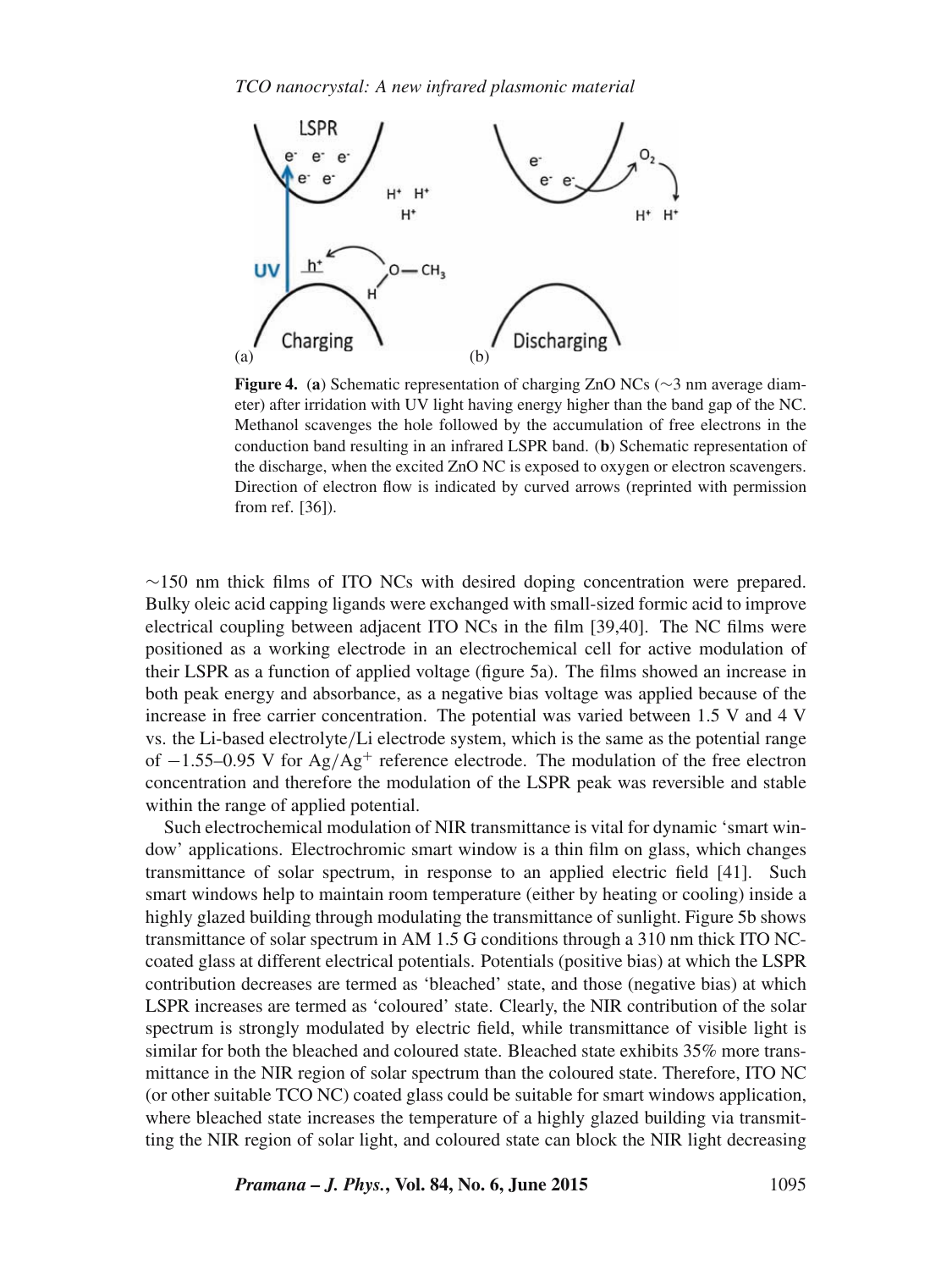

**Figure 5.** (**a**) Electrochemical modulation of LSPR spectra of a film made of 16.8% Sn-doped  $In_2O_3$  NCs (4.1 nm diameter) on applying different bias voltage. (**b**) Transmittance of bleached (positively biased) and coloured (negatively biased) states of 310 nm thick film of  $16.8\%$  Sn-doped In<sub>2</sub>O<sub>3</sub> NCs film in AM 1.5G solar spectrum range (reprinted with permission from ref. [38]).

the temperature inside the building. Importantly, both coloured and the bleached states have similar visible light transmittance. This modulation of NIR light transmittance using an electric field, without affecting the visible light transmittance is a key feature of TCO NCs.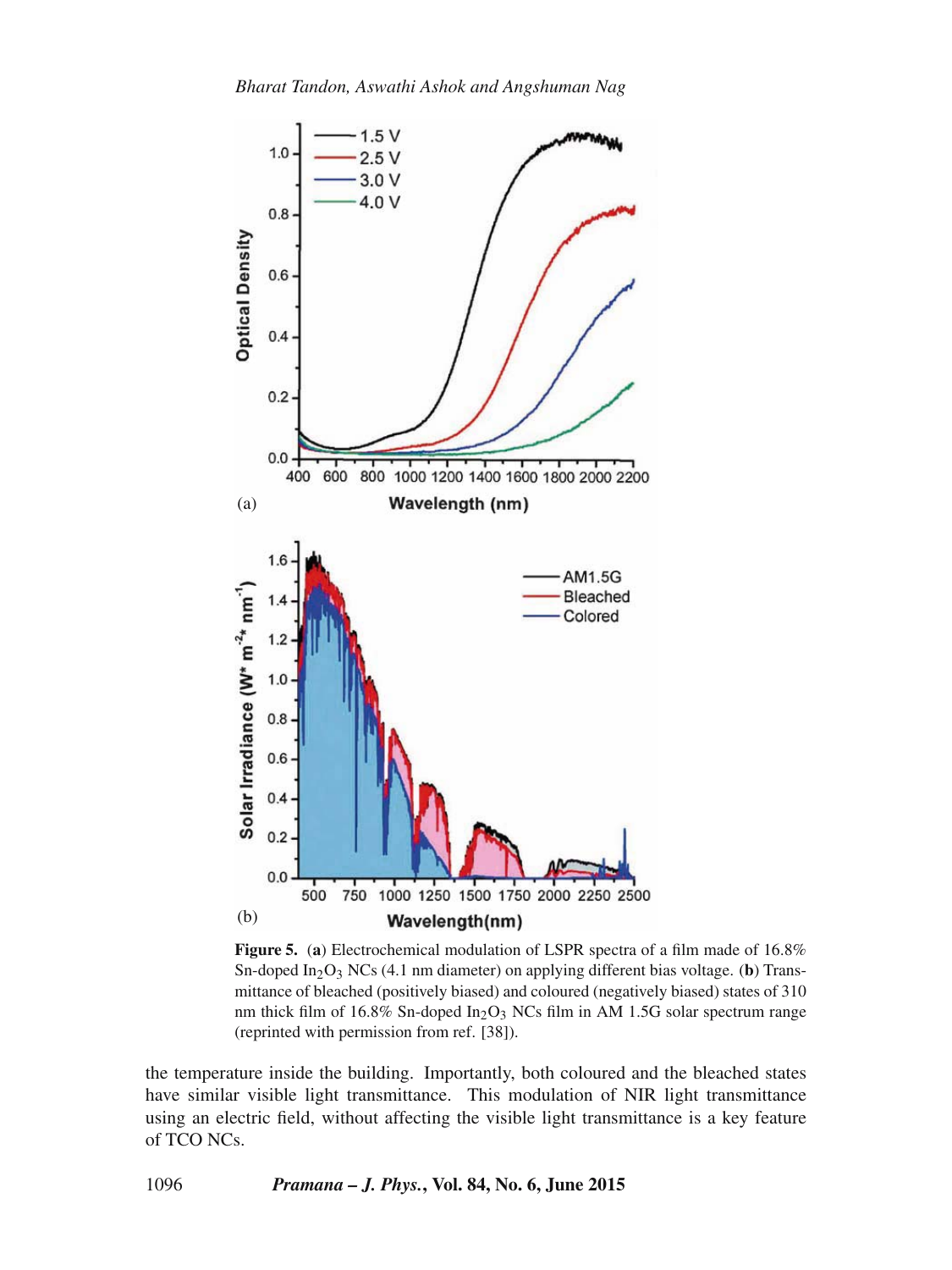### *TCO nanocrystal: A new infrared plasmonic material*

### 4.2 *Magnetic and plasmonic Sn–Fe-codoped In*2O<sup>3</sup> *for photothermal therapy*

Combination of NIR LSPR and strong magnetic response in solution-processed NCs is needed for photothermal therapy-based treatment of selective tumour cells. Magnetic response provides contrast in magnetic resonance imaging (MRI) to identify and locate the diseased cell. Absorption of NIR light by the same NC attached to the diseased cell generates heat, destroying the cell. Nanocomposites or core/shell NCs, for example, Fe<sub>3</sub>O<sub>4</sub>/Au [42,43] and Fe<sub>3</sub>O<sub>4</sub>/Cu<sub>2-x</sub>S [44] NCs have been attempted where the core exhibits ferromagnetism and shell exhibits NIR LSPR. Heterostructured NCs, where a metallic component is responsible for LSPR, for example in  $Fe<sub>3</sub>O<sub>4</sub>/Au$  core/shell NCs, do not easily exhibit LSPR in NIR region. A large dimension, typically larger than 50 nm, is required for Au NCs to exhibit NIR  $(>1000 \text{ nm})$  LSPR. Such large NCs are not desirable for *in* v*i*v*o* applications. Recently, we reported the coexistence of weak ferromagnetism at room temperature and NIR LSPR in Fe–Sn-codoped  $In_2O_3$  NCs with an average diameter of 6.5 nm [10]. Such NCs would be suitable for localized photothermal therapy.

### **5. Conclusions**

TCO NCs have already been established as novel plasmonic materials. The LSPR from TCO NCs are intrinsically different from that of a metal NC, suggesting the possibilities of new kinds of applications of LSPR obtained from TCO NCs. The origin of LSPR in TCO NCs, such as Sn-doped In<sub>2</sub>O<sub>3</sub> NCs, is related to the free electron generated by the dopant (Sn<sup>4+</sup>) in the conduction band of the host (In<sub>2</sub>O<sub>3</sub>) NCs, and can be explained by modified Drude model. Doped NCs such as Sn-doped  $In_2O_3$ , Al, Ga or In-doped ZnO, In-doped CdO and In–F codoped CdO NCs exhibit LSPR in their equilibrium steadystate population, where free electrons arise from doping. On the other hand, LSPR can also be obtained from undoped ZnO NCs upon photoexcitation, where the free electron generates after the absorption of UV radiation (energy higher than the bandgap) followed by scavenging the hole. The NIR LSPR from TCO NCs can be useful for dynamic smart windows for energy-efficient heating/cooling of a highly glazed building, and also for local treatment of a diseased cell using photothermal therapy.

### **Acknowledgements**

AN acknowledges Science and Engineering Research Board (SERB) Govt. of India for the Ramanujan Fellowship (SR/S2/RJN-61/2012).

### **References**

- [1] G Frank and H Kostlin, *Appl. Phys. A-Mater. Sci. Process.* **27**, 197 (1982)
- [2] A Nag and A Shireen, *Solid-State Commun.* **150**, 1679 (2010)
- [3] Transparent Conductive Coatings: Technologies and Global Markets, 2014
- [4] U Kreibig and M Vollmer, *Optical properties of metal clusters* (Springer, Berlin, 1995) Vol. 25
- [5] M A El-Sayed, *Acc. Chem. Res.* **34**, 257 (2001)
- [6] P Pramod and K G Thomas, *Ad*v*. Mater.* **20**, 4300 (2008)
- [7] R A Gilstrap, C J Capozzi, C G Carson, R A Gerhardt and C J Summers, *Ad*v*. Mater.* **20**, 4163 (2008)